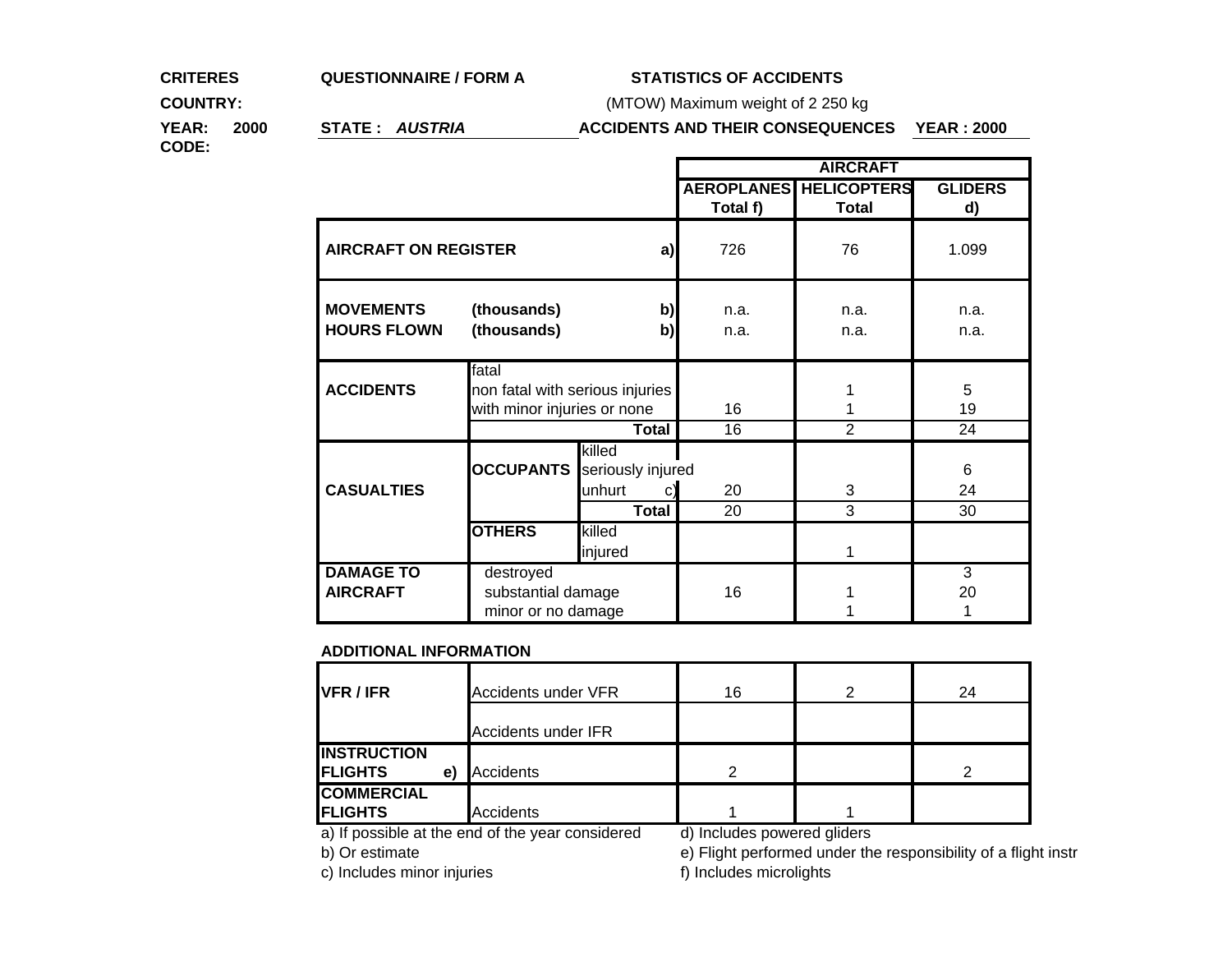## **QUESTIONNAIRE / FORM B.1**

## **STATISTICS OF ACCIDENTS**

(MTOW) Maximum weight of 2 250 kg

**STATE :** *AUSTRIA*

**ACCIDENTS BY FLIGHT PHASE a) YEAR : 2000**

|                      |                                                               | <b>AIRCRAFT</b>   |                    |                |  |
|----------------------|---------------------------------------------------------------|-------------------|--------------------|----------------|--|
| <b>FLIGHT PHASE</b>  | <b>ACCIDENTS</b>                                              | <b>AEROPLANES</b> | <b>HELICOPTERS</b> | <b>GLIDERS</b> |  |
|                      |                                                               | Total c)          | <b>Total</b>       | b)             |  |
|                      |                                                               |                   |                    |                |  |
|                      | fatal                                                         |                   |                    |                |  |
|                      | <b>STANDING / TAXING</b> non fatal with serious injuries      |                   |                    |                |  |
|                      | with minor injuries or none                                   |                   |                    | 1              |  |
|                      | <b>Total</b>                                                  |                   |                    | 1              |  |
|                      | fatal                                                         |                   |                    |                |  |
|                      | <b>TAKE - OFF &amp; CLIMB</b> non fatal with serious injuries |                   | 1                  | $\overline{2}$ |  |
|                      |                                                               | 1                 |                    | 4              |  |
|                      | with minor injuries or no<br><b>Total</b>                     | 1                 | 1                  | $\overline{6}$ |  |
|                      |                                                               |                   |                    |                |  |
|                      | fatal                                                         |                   |                    |                |  |
| <b>EN-ROUTE</b>      | non fatal with serious injuries                               |                   |                    | 1              |  |
|                      | with minor injuries or no                                     | 3                 |                    |                |  |
|                      | Total                                                         | $\overline{3}$    |                    | 1              |  |
|                      |                                                               |                   |                    |                |  |
| <b>EN-ROUTE</b>      | fatal                                                         |                   |                    |                |  |
| <b>MANOEUVERING</b>  | non fatal with serious injuries                               |                   |                    |                |  |
|                      | with minor injuries or no                                     | 1                 |                    |                |  |
|                      | Total                                                         | 1                 |                    |                |  |
|                      |                                                               |                   |                    |                |  |
| <b>DESCENT &amp;</b> | fatal                                                         |                   |                    |                |  |
| <b>APPROACH</b>      | non fatal with serious injuries                               |                   |                    |                |  |
|                      | with minor injuries or no                                     | 2                 |                    | 1              |  |
|                      | <b>Total</b>                                                  | $\overline{2}$    |                    | $\overline{2}$ |  |
|                      |                                                               |                   |                    |                |  |
| <b>LANDING</b>       | fatal                                                         |                   |                    |                |  |
|                      | non fatal with serious injuries                               |                   |                    | 1              |  |
|                      | with minor injuries or no                                     | 9                 | 1                  | 13             |  |
| $\overline{a}$       | <b>Total</b><br>$i$ dont                                      | 9<br>$h$ lnali    |                    | 14             |  |

a) Initial event when accident occurred b) Includes powered gliders

c) Includes microlights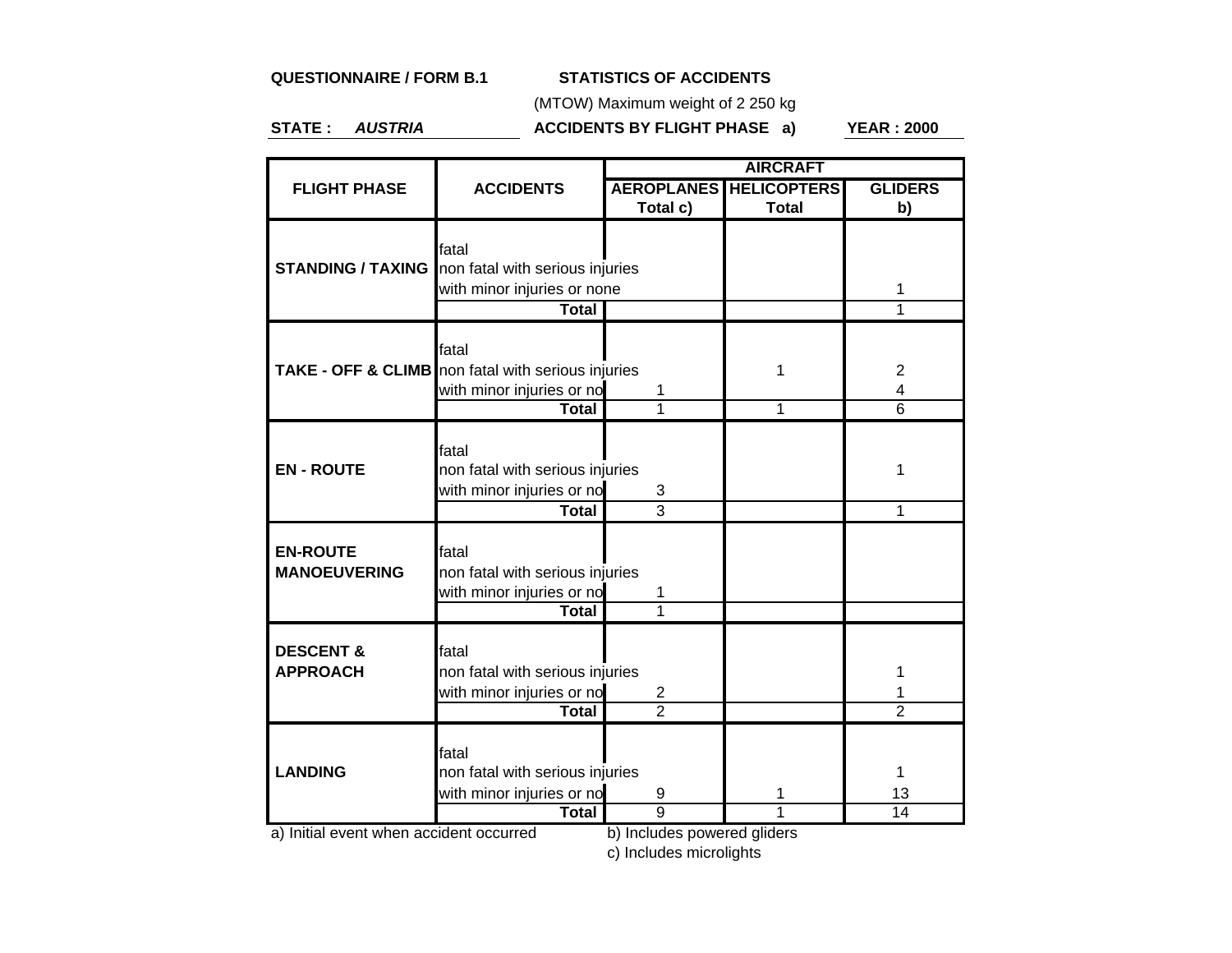# **QUESTIONNAIRE / FORM B.2**

# **STATISTICS OF ACCIDENTS**

(MTOW) Maximum weight of 2 250 kg

**STATE :** *AUSTRIA***CASUALTIES BY FLIGHT PHASE a) YEAR : 2000**

|                                                           | <b>CASUALTIES</b>                     |              | <b>AIRCRAFT</b>                 |                |                                     |  |
|-----------------------------------------------------------|---------------------------------------|--------------|---------------------------------|----------------|-------------------------------------|--|
| <b>FLIGHT PHASE</b>                                       |                                       |              | <b>AEROPLANESIELICOPTERS</b>    |                | <b>GLIDERS</b>                      |  |
|                                                           |                                       |              | Total d)                        | <b>Total</b>   | c)                                  |  |
| <b>STANDING / TAXING</b>                                  | Killed<br>Seriously injured<br>Unhurt | b)           |                                 |                | 1                                   |  |
| <b>TAKE - OFF &amp; CLIMB</b> Seriously injured           | Killed<br><b>Unhurt</b>               | $\mathbf{b}$ | 1                               | 1<br>1         | $\boldsymbol{2}$<br>$6\overline{6}$ |  |
| <b>EN-ROUTE</b>                                           | Killed<br>Seriously injured<br>Unhurt | $\mathbf{b}$ | 6                               |                | $\overline{2}$                      |  |
| <b>EN-ROUTE</b><br><b>MANOEUVERING</b>                    | Killed<br>Seriously injured<br>Unhurt | $\mathbf{b}$ | 1                               |                |                                     |  |
| <b>DESCENT &amp;</b><br><b>APPROACH</b>                   | Killed<br>Seriously injured<br>Unhurt | $\mathsf{b}$ | 3                               |                | 1<br>1                              |  |
| <b>LANDING</b><br>a) Initial avant whon accident occurred | Killed<br>Seriously injured<br>Unhurt | $\mathbf{b}$ | 9<br>b) Includes miner injuries | $\overline{2}$ | 1<br>16<br>$\alpha$ Includes nowe   |  |

a) Initial event when accident occurred b) Includes minor injuries c) Includes powered gliders

d) Includes microlights